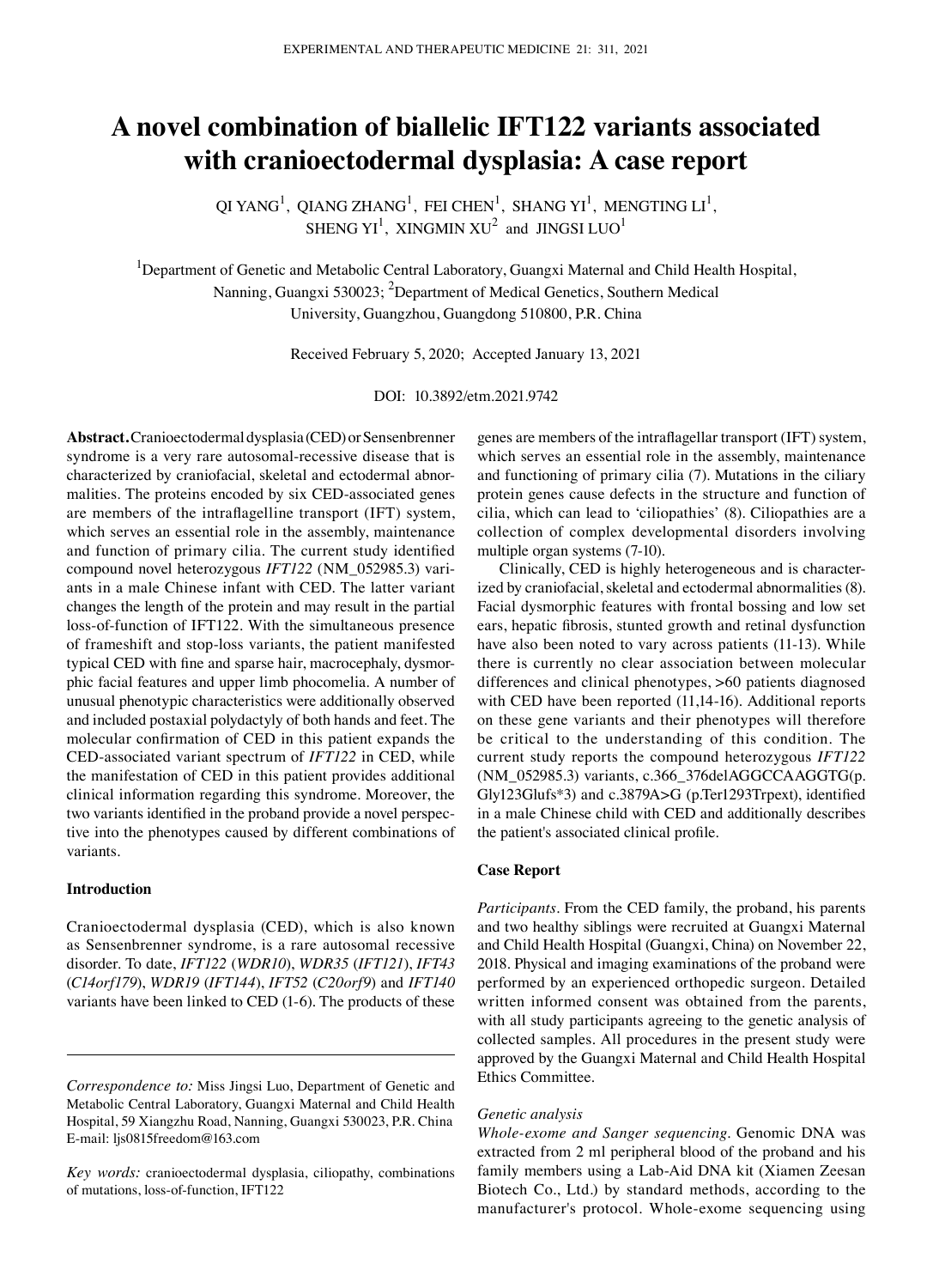proband‑derived genomic DNA was performed using an Agilent SureSelect Human All Exon V5 kit (Agilent Technologies, Inc.) on a Hiseq2500 platform (Illumina, Inc.), according to the manufacturers' protocol. FASTQ files were generated and reads were compared with the reference human genome (hg19) using Burrows‑Wheeler Aligner software (version 0.7.17; http://bio-bwa.sourceforge.net/bwa.shtml). A custom pipeline, built predominantly using the Genome Analysis Tool Kit GATK(https://wiki.rc.usf.edu/index.php/Genome\_Analysis\_

ToolKit\_), was used for sequence data analysis and annotation. Identification of causal variants by annotating the selected single-nucleotide variants (SNVs) and indels was performed using TGex software (LifeMap Sciences; Biotime, Inc.). The variants were defined as a 'rare deleterious' mutation if: i) The GnomAD database showed that it had an allele frequency  $\leq 0.5\%$ ; and ii) a stop‑gain, stop‑loss, non‑synonymous, frameshift or splice-site mutation was present. When a potential novel mutation was considered following alignment of the patient's genome sequence against the ClinVar (www.ncbi.nlm.nih.gov), HGMD (www.hgmd.cf.ac.uk/ac/), HPSD (liweilab.genetics.ac.cn/ HPSD/) and SNP (www.ncbi. nlm.nih.gov/SNP) databases, and control databases (ExAC and gnomAD), bioinformatics softwares PolyPhen-2 (http://genetics.bwh.harvard.edu/pph2/), SIFT (http://sift.bii.a-star.edu.sg/www/SIFT seq\_submit2. html), the Human Splicing Finder website (http://www.umd. be/HSF/) and MutationTaster (http://www.mutationtaster. org) were used to predict whether the novel variant(s) had any deleterious effects on the protein(s). All the variants were classified according to American College of Medical Genetics/ Association of Molecular Pathology guidelines (17).

Specific primers for amplification and sequencing were designed using Primer3web version 4.1.0 (http://primer3. ut.ee/). PCR was performed using genomic DNA of the proband and his family members followed by Sanger sequencing using ABI3730xl Genetic analyzer (Applied Biosystems; Thermo Fisher Scientific, Inc.), according to the manufacturer's protocol. PCR was performed using Takara PrimeSTAR Max DNA Polymerase (Takara Biotechnology Co., Ltd.) under the following thermocycling conditions: initial denaturization at 95°C for 5 min, followed by 35 cycles of denaturation at 95°C for 3 sec, annealing at 60˚C for 30 sec and extension at 72˚C for 30 sec. Final extension occurred at 72˚C for 5 min. *IFT122* (NM\_052985.3) variants were amplified and sequenced using two pairs of *IFT122*‑specific primers: *IFT122* primer1 forward (F; 5'‑AGACGCCTTGCATGGTACA‑3') and primer1 reverse (R; 5'-CCAGGACAGGACATCAGGAA-3') were used for exon 5 amplification; and *IFT122* primer2F (5'‑GGCTTCAGCCTGGTCTTACA‑3') and primer2R (5'‑CAAGGCATGAAATGCCATAA‑3') were used for exon 31 amplification.

#### **Results**

*Patient description.* The third child born to healthy, non‑consanguineous parents originating from Guangxi, China was a 2‑month‑old infant male proband who was admitted to Guangxi Maternal and Child Health Hospital (Guangxi, China) for genetic counseling due to macrocephaly, postaxial hand polydactyly and postaxial polysyndactyly of the feet on November 22, 2018. The clinical images were obtained when the proband was 3 months old (Fig. 1). The proband was born full term with a birth weight of 3.1 kg, a birth length of 51 cm (51st centile) and a head circumference of 37.5 cm (91st centile). Typical CED‑associated craniofacial features were observed (Fig. 1). These features included: Macrocephaly, dolichocephaly, a high forehead with frontal bossing, long face, broad nasal bridge, long philtrum, telecanthus, bilateral epicanthic folds, hypertelorism, esotropia, abnormality of the pinna, everted lower lip vermilion, abnormal and low-set pinnae and micrognathia. The probands hair and eyebrows were sparse, with hair that was also fine. Upper limb phocomelia and postaxial polydactyly of both hands and feet were also observed (Fig. 1). When the proband was two‑year‑old, a renal ultrasound scan indicated normal‑sized kidneys and a normal renal function (estimated glomerular filtration rate, 93 ml/min/1.73m<sup>2</sup>; serum creatinine level, 51  $\mu$ mol/l).

*Mutation analysis.* With 20X coverage for >97% of the bases, a total of >99% of reads were mapped to genomic targets. In the proband, a total of 130,330 variants were identified in the proband and included  $17,560$  variants  $(94.7%)$  classified with known SNP identification numbers. Collectively, 121,448 SNVs, 3,951 insertions and 4,931 deletions were identified. After data analysis using of TGex analysis software (https://tgex.genecards.cn/), two novel heterozygous *IFT122* variants, c.366\_376delAGGCCAAGGTG (p.Gly123Glufs\*3) and c.3879A>G (p.Ter1293Trpext), were identified in the proband (Fig. 2B). Sanger sequencing further revealed that heterozygous c.366\_376delAGGCCAAGGTG and c.3879A>G variants were identified in the father and mother, respectively, and that his sister and brother did not have either variant (Fig. 2B).

These variants were not present in the Human Gene Mutation Database (http://www.hgmd.cf.ac.uk/ac/), HPSD (http:// liweilab.genetics.ac.cn/HPSD/) and the dbSNP (http://www. ncbi.nlm.nih.gov/SNP/) databases, nor were they present in ExAC and gnomAD). The c.366\_376delAGGCCAAGGTG(p. Gly123Glufs\*3) variant in exon 5, which was inherited from the mother, is an 11 bp deletion that causes a frameshift alteration after codon 123 (Glycine) and leads to a premature termination codon that is located at codon 126. The c.3879A>G (p.Ter1293Trpext) variant was inherited from the father and is located in exon 31. Changing the length of the protein, this variant results in the substitution of a TGA stop codon to a missense TGG codon. It is predicted that the novel variant likely has a deleterious effect by damaging the function of the IFT122 protein. According to the ACMG standards and guidelines (17) for the interpretation of sequence variants, the novel variants are likely to be pathogenic.

## **Discussion**

Defects in the *IFT122* gene have been identified in patients with type IV short-rib polydactyly (SRP) and type 1 CED (6,18). While SRP is characterized by multiple skeletal anomalies that include short ribs, shortening of the tubular bones, acetabula, irregular metaphyses and post‑axial polydactyly, CED is considered to be a mild form of SRP (19). The current study performed whole‑exome sequencing and identified compound heterozygosity novel variants in the *IFT122* gene of a male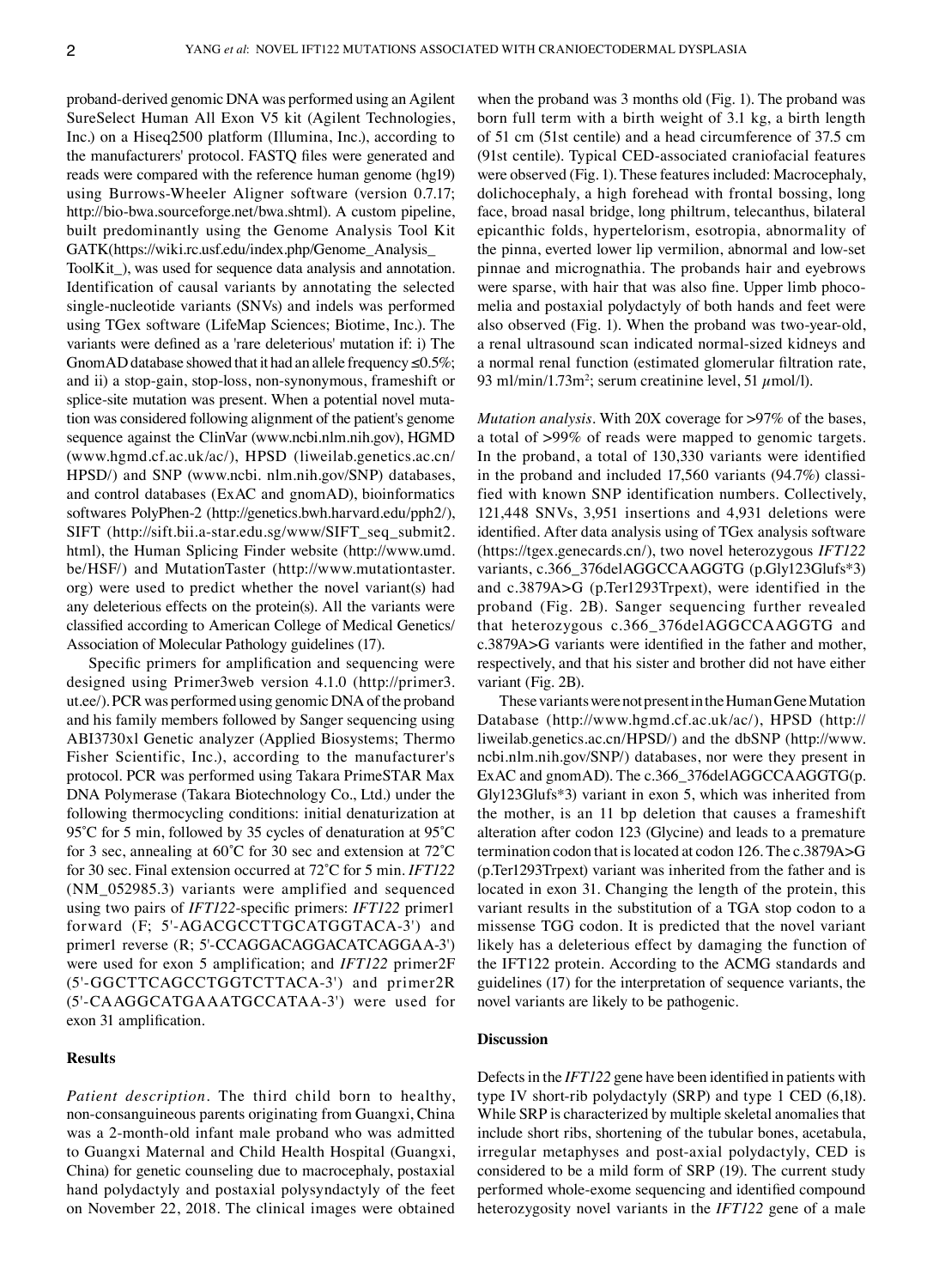

Figure 1. Images of the patient at the age of 3 months. (A and B) Macrocephaly, dolichocephaly, high forehead with frontal bossing, long face, low set ears, broad nasal bridge, long philtrum, telecanthus, bilateral epicanthic folds bilaterally, sparse eyebrows, broad philtrum and prominent vermilion of the lower lip. (C) Fine and sparse hair. (D) Abnormality of the pinnae. (E‑H) Postaxial hand polydactyly and postaxial polysyndactyly of feet.



Figure 2. Clinical and genetic features. (A) Pedigree chart of the family of the patient with Sensenbrenner syndrome. The proband is indicated by a black arrow. (B) Sanger sequencing DNA chromatograms of IFT122 indicating the frameshift c.366\_376delAGGCCAAGGTG (p.Gly123Glufs\*3) variant inherited from the mother and the stop‑loss variant c.3879A>G(p.Ter1293Trpext) was transmitted by the father. Black arrows indicate the c.366\_376delAGGCCAAGGTG (p.Gly123Glufs\*3) and c.3879A>G(p.Ter1293Trpext) variants.

Chinese infant. Consistent with previously reported CED patient presentation (20‑22), the child manifested fine and sparse hair, macrocephaly, dysmorphic facial features, upper limb phocomelia and postaxial polydactyly of both hands and feet. Therefore, the patient was diagnosed with CED.

In previous reports, the phenotypic severity of ciliary disorders has been indicated to be determined by a combination of missense and truncating mutations (21‑23). In the patient described in the present study, the biallelic *IFT122* variants identified were a combination of frameshift and stop‑loss variants. The *IFT122* gene contains 31 exons and encodes a member of the WD repeat protein family that is comprised of 1,292 amino acids and seven WD40 functional domains (6). These domains are involved in the formation of  $β$ -propeller structures and act as platforms for the association of binding partners (24). In the present study, the c.366\_376delAGGCCAAGGTG (p.Gly123Glufs\*3) variant was indicated to be a novel frameshift variant located in the third WD domain. This may subsequently result in a truncated protein, and a loss of function. It can be hypothesized that the p.Gly123Glufs\*3 variant acts similarly to other truncating *IFT122* variants like p.Tyr1077Valfs\*10 and p.Tyr1077Valfs\*11 that have been reported. It may consequently prevent the retrograde transport of cilia and affect the assembly and maintenance of eukaryotic cilia and flagella, thereby causing abnormal development (18). The c.3879A>G (p.Ter1293Trpext) variant is a novel stop-loss variant that results in a missense‑derived TGA stop codon substitution to a TGG codon. The variant changes the length of the protein, which may cause alteration of the overall structure the protein. This leads to the partial loss of function of IFT122, preventing the formation of the IFT‑A complex and inter‑ rupting IFT122‑related intraflagellar transport. According to the ACMG standards and guidelines (17), the novel c.366\_376delAGGCCAAGGTG (p.Gly123Glufs\*3) variant is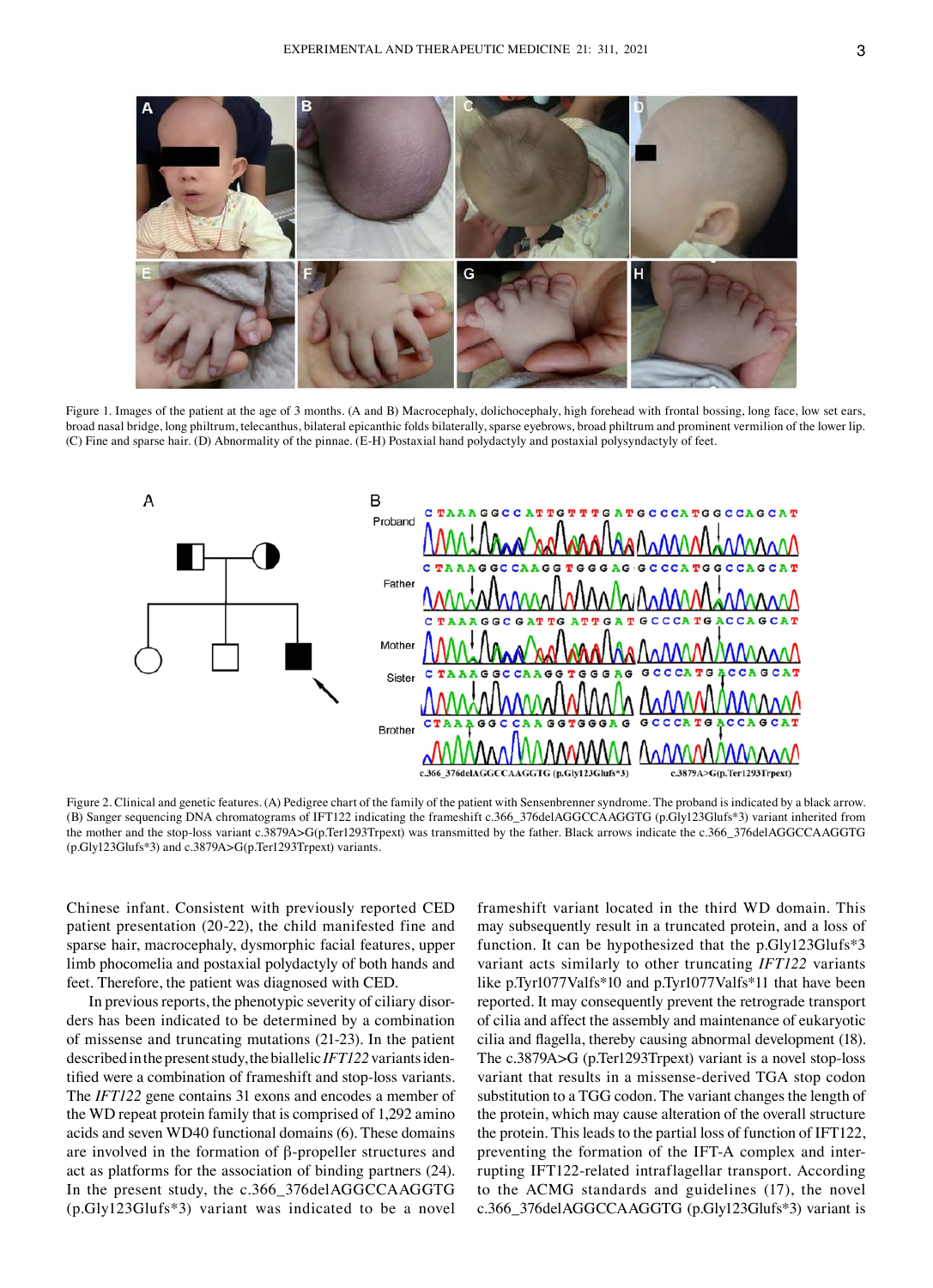likely pathogenic according to PVS1, PM2 and PP4 criteria, while the novel c.3879A>G (p.Ter1293Trpext) variant is likely pathogenic according to PM2, PM3, PM4 and PP4. To date,  $\sim$ 16 patients with CED or lethal SRP type IV have been linked to *IFT122* variants and described in the literature. It should be noted that of all mutations in these patients, none were biallelic nonsense, deletion or null mutations (6,20,21,25). Of those mutations described in living patients, the biallelic *IFT122*, *WDR35*, *IFT43* and *WDR19* variants were missense mutations or a combination of missense and truncated mutations (13). The combination of a missense and nonsense variant can lead to lethal phenotypes (25,26). This suggests that the phenotype is dependent on the variable degree of functional IFT122 impairment. In the current study, the patient presented with a typical CED phenotype and was identified to carry a frame– shift and a stop-loss variant. It appears that p.Gly123Glufs\*3 is associated with a similar truncating variant to those *IFT122* variants reported, while the c.3879A>G (p.Ter1293Trpext) stop-loss variant may result in partial loss-of-function of the IFT122 protein. A future functional study of the variants would improve understanding of the disease and its mechanism, which require further study.

Although polydactyly is often a component of ciliopathies, it has infrequently been reported in patients with CED and has only described in individuals with WDR35 and IFT43 variants (18,27). Notably, polydactyly has only been identified in patients with *IFT122* variants that have also been diagnosed with SRP syndrome (27). In the present study, while presenting with phenotypes typically associated with CED, to the best of our knowledge, the current study is the first reported patient with CED with *IFT122* variants and with polydactyly. Polydactyly is related to the impairment of the sonic hedgehog (SHH) signaling pathway (28). Previous studies have demonstrated that the alterations of limb patterning in *IFT122*‑null mouse embryos are associated with the inhibition of SHH signaling (29,30). *IFT122* affects the expression of multiple genes in the SHH pathway, suggesting that the heterogeneity of polydactyly may be associated with the degree of *IFT122* deficiency (31,32). Functional studies are necessary to demonstrate the cause of *IFT122* variants and determine their associated disease phenotypes. The role of *IFT122* variants in polydactyly also requires further study.

In conclusion, to the best of our knowledge, the current study is the first instance in which a combination of frameshift and stop-loss variants in a patient with CED have been identified. The current study provided new insights into phenotypes caused by different variant combinations. The molecular confirmation of CED in this patient expands the clinical profile of patients with CED as well as the CED‑associated *IFT122* variant spectrum.

#### **Acknowledgements**

Not applicable.

## **Funding**

The current study was supported by the Project of Yu‑Miao (grant no. GXWCH‑YMJH‑2017006) and Guangxi Medical and Health Appropriate Technology Development and Promotion Application (grant no. S2020060), which was used for the patient recruitment and determining genetic variants.

# **Availability of data and materials**

The datasets used and/or analyzed during the current study are available from the corresponding author on reasonable request.

## **Authors' contributions**

QY and JL designed the study and drafted the manuscript. QZ, QY, FC and ShaY performed the data analysis and the experiments. XX analyzed the clinical data. ML, SheY and XX performed analyzed the experimental results. QY and XX revised the manuscript. QY and QZ confirmed the authenticity of all the raw data. All authorsread and approved the final version of the manuscript.

## **Ethics approval and consent to participate**

All procedures in this study were approved by the Ethics Committee of Guangxi Maternal and Child Health Hospital. Detailed written informed consent was obtained from all participants. For the patients who are underage, written informed consent for participation in this study was obtained from the patients' parents or guardians.

#### **Patient consent for publication**

Parents of the children (under 18) provided written informed consent for the publication of any associated data and accompanying images.

#### **Competing interests**

The authors declare that they have no competing interests.

#### **Reference**

- 1. Arts HH, Bongers EM, Mans DA, van Beersum SE, Oud MM, Bolat E, Spruijt L, Cornelissen EA, Schuurs‑Hoeijmakers JH, de Leeuw N, *et al*: C14ORF179 encoding IFT43 is mutated in Sensenbrenner syndrome. J Med Genet 48: 390-395, 2011.
- 2. Bayat A, Kerr B and Douzgou S; DDD Study: The evolving craniofacial phenotype of a patient with Sensenbrenner syndrome caused by IFT140 compound heterozygous mutations. Clin Dysmorphol 26: 247‑251, 2017.
- 3. Bredrup C, Saunier S, Oud MM, Fiskerstrand T, Hoischen A, Brackman D, Leh SM, Midtbø M, Filhol E, Bole‑Feysot C, *et al*: Ciliopathies with skeletal anomalies and renal insufficiency due to mutations in the IFT‑A gene WDR19. Am J Hum Genet 89: 634‑643, 2011.
- 4. Gilissen C, Arts HH, Hoischen A, Spruijt L, Mans DA, Arts P, van Lier B, Steehouwer M, van Reeuwijk J, Kant SG, *et al*: Exome sequencing identifies WDR35 variants involved in Sensenbrenner syndrome. Am J Hum Genet Sep 87: 418‑423, 2010.
- 5. Girisha KM, Shukla A, Trujillano D, Bhavani GS, Hebbar M, Kadavigere R and Rolfs A: A homozygous nonsense variant in IFT52 is associated with a human skeletal ciliopathy. Clin Genet 90: 536‑539, 2016.
- 6. Walczak‑Sztulpa J, Eggenschwiler J, Osborn D, Brown DA, Emma F, Klingenberg C, Hennekam RC, Torre G, Garshasbi M, Tzschach A, *et al*: Cranioectodermal dysplasia, Sensenbrenner syndrome, is a ciliopathy caused by mutations in the IFT122 gene. Am J Hum Genet 86: 949‑956, 2010.
- 7. Prevo B, Scholey JM and Peterman EJ: Intraflagellar transport: Mechanisms of motor action, cooperation, and cargo delivery. FEBS J 284: 2905‑2931, 2017.